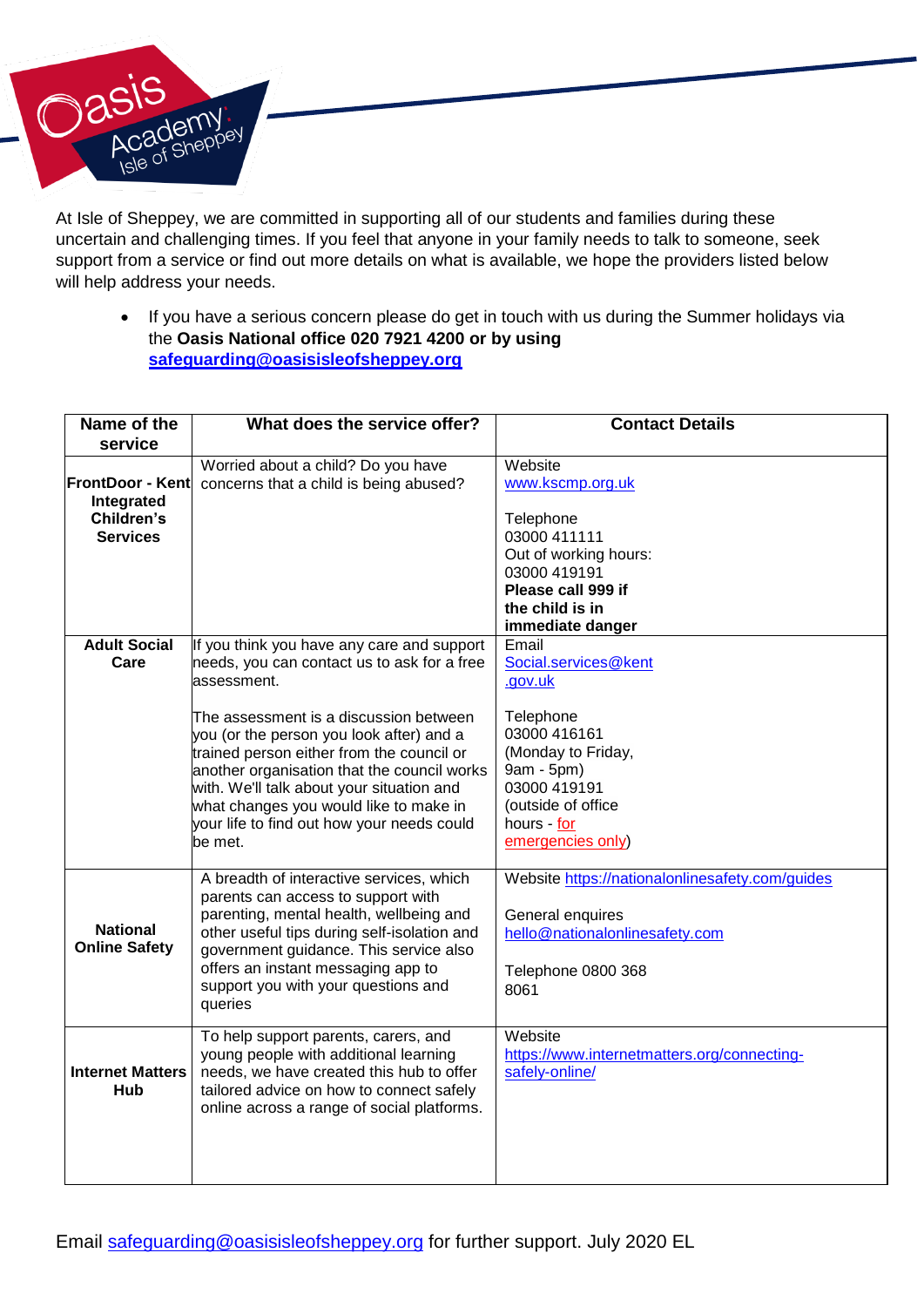

| <b>Think U Know</b>                              | This page has been created to support<br>parents during Covid-19 and the closure<br>of schools. Each fortnight, we will be<br>releasing new home activity packs with<br>simple 15 minute activities you can do<br>with your child to support their online<br>safety at home. This page includes all<br>packs for children aged 14 plus                                                                                                                                                                    | Website<br>https://www.thinkuknow.co.uk/parents/Support-<br>tools/home-activity-worksheets/14-plus/                          |
|--------------------------------------------------|-----------------------------------------------------------------------------------------------------------------------------------------------------------------------------------------------------------------------------------------------------------------------------------------------------------------------------------------------------------------------------------------------------------------------------------------------------------------------------------------------------------|------------------------------------------------------------------------------------------------------------------------------|
| Barnardo's -<br>See, Hear,<br>Respond            | A new service provided across England<br>for children, young people, parents and<br>carers who are experiencing crisis due to<br>Covid-19.<br>This service is aimed at those children<br>who are not receiving support, or who<br>have not met thresholds but because of<br>COVID-19 and wider problems are<br>struggling and them and their families<br>would benefit from some immediate help<br>in the short term.                                                                                     | Online self-referral:<br>https://www.barnardos.org.uk/see-hear-respond<br>Freephone<br>0800 1577015                          |
| <b>Swale</b><br><b>Borough</b><br><b>Council</b> | Housing support and help in<br>regards to Coronavirus and<br>lockdown                                                                                                                                                                                                                                                                                                                                                                                                                                     | Website<br>https://www.swale.gov.uk/coronavirus/<br>https://www.swale.gov.uk/housing/<br>Telephone<br>01795 417850           |
| <b>Childline</b>                                 | A service which is available for all<br>children to use for support on managing<br>anxiety, domestic abuse, helping a friend,<br>reporting online abuse, depression,<br>boosting your mood and eating habits.<br>This service also has an instant<br>messaging service which is designed to<br>help you navigate you to the right areas<br>and seek the support you need                                                                                                                                  | Website<br>https://www.childline.org.uk<br>Telephone 0800<br>1111                                                            |
| Kooth                                            | Online support for young people (10-16<br>year olds)<br>Kooth is a web based confidential support<br>service available to young people. Kooth<br>provides a safe and secure means of<br>accessing mental health and wellbeing<br>support designed specifically for young<br>people.<br>Kooth offers young people the opportunity<br>to have a text-based conversation with a<br>qualified counsellor. Outside counselling<br>hours' young people can message our team<br>and get support by the next day. | Website<br>www.kooth.com<br>You can also view a short video about the service at:<br>https://vimeo.com/318731977/a9f32c87de. |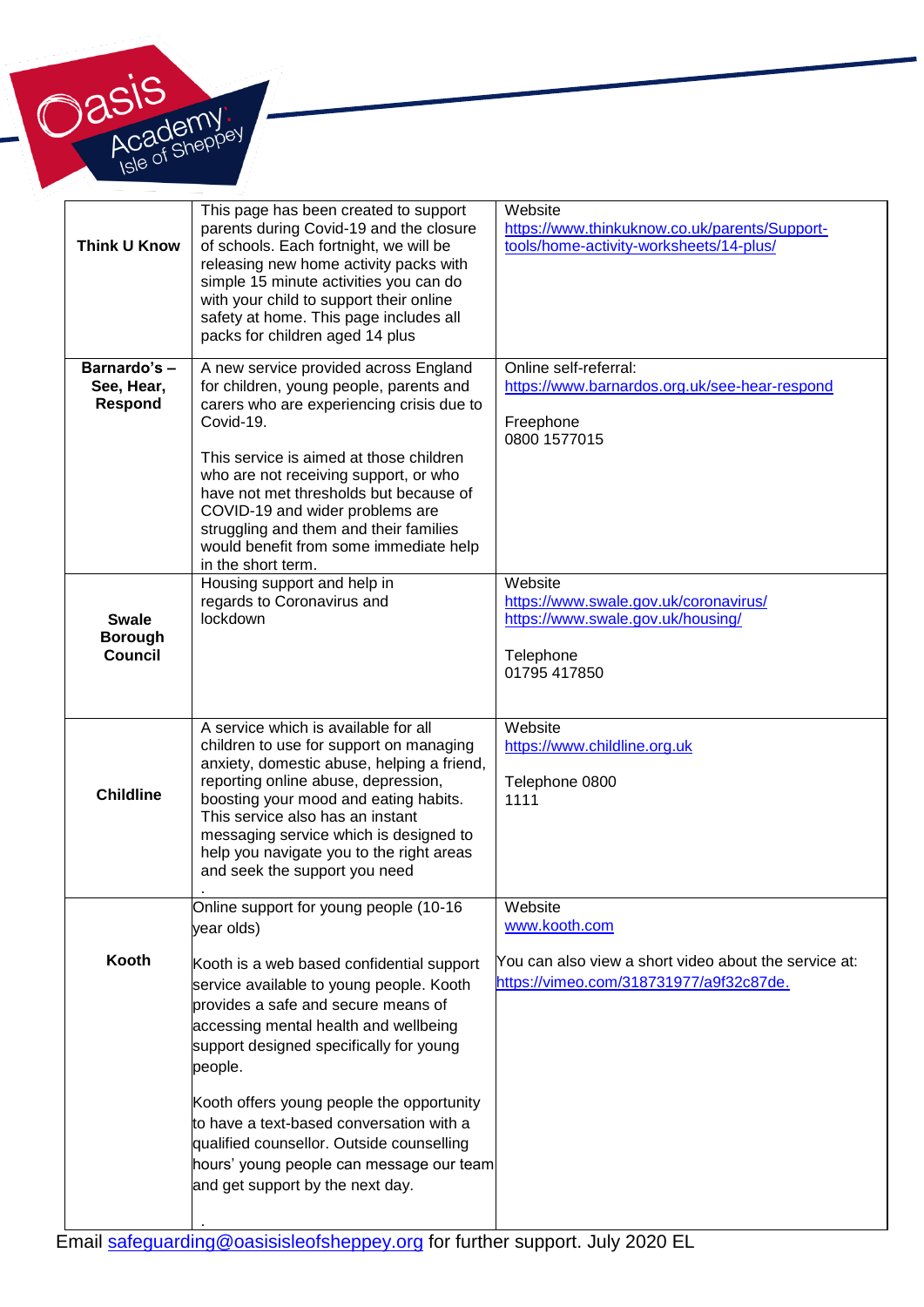

| <b>Family Lives</b>                                              | Support for parents on mental health,<br>relationships, bullying, development and<br>more. This service offers a phone line<br>service and additional a skype service<br>too. This service is operational between<br>the hours of 9am - 9pm Monday to<br>Friday and 10am - 3pm on Saturday and<br>Sunday. | Website<br>www.familylives.org.uk<br>Telephone<br>0808 800 2222<br><b>Skype</b><br>www.skype.com (open Skype Dialler and call 0808<br>800 2222                                                                                                                                                                                                                                                      |
|------------------------------------------------------------------|-----------------------------------------------------------------------------------------------------------------------------------------------------------------------------------------------------------------------------------------------------------------------------------------------------------|-----------------------------------------------------------------------------------------------------------------------------------------------------------------------------------------------------------------------------------------------------------------------------------------------------------------------------------------------------------------------------------------------------|
| <b>Early Help</b>                                                | For advice, support and guidance, you can<br>get in touch with the Early Help District<br>team by email or phone.                                                                                                                                                                                         | Telephone<br>03000 42 11 62<br>Email<br>EarlyHelpSwale@ke<br>nt.gov.uk                                                                                                                                                                                                                                                                                                                              |
| <b>Operation</b><br><b>Willow</b><br>"See<br>something,<br>say   | Kent has recently launched a campaign to<br>raise awareness of child sexual<br>exploitation called Operation Willow. If you<br>have concerns about a child or young<br>person whom you believe is at risk of<br>sexual exploitation                                                                       | <b>Telephone Kent</b><br>Police on 101<br>quoting "Operation<br>Willow"<br>You can also contact<br>the National Child<br>Sexual Exploitation                                                                                                                                                                                                                                                        |
| something"<br><b>Domestic</b><br><b>Abuse</b><br><b>Services</b> | No excuse for Domestic Abuse<br>Kent Police and supporting agencies are<br>here to help you                                                                                                                                                                                                               | Helpline on 116000<br>Kent Police Website<br>www.kent.police.uk<br>Telephone<br>999 if an emergency<br>or 101<br><b>National Domestic</b><br>Abuse Helpline 0808<br>2000247<br>Kent and Medway<br>Domestic Abuse<br>Helpline<br>www.domesticabuse<br>services.org.uk<br>Victim Support<br>0808 1689 111<br>www.victimsupport.or<br>$g.$ uk<br><b>Broken Rainbow</b><br>www.brokenrainbow.<br>org.uk |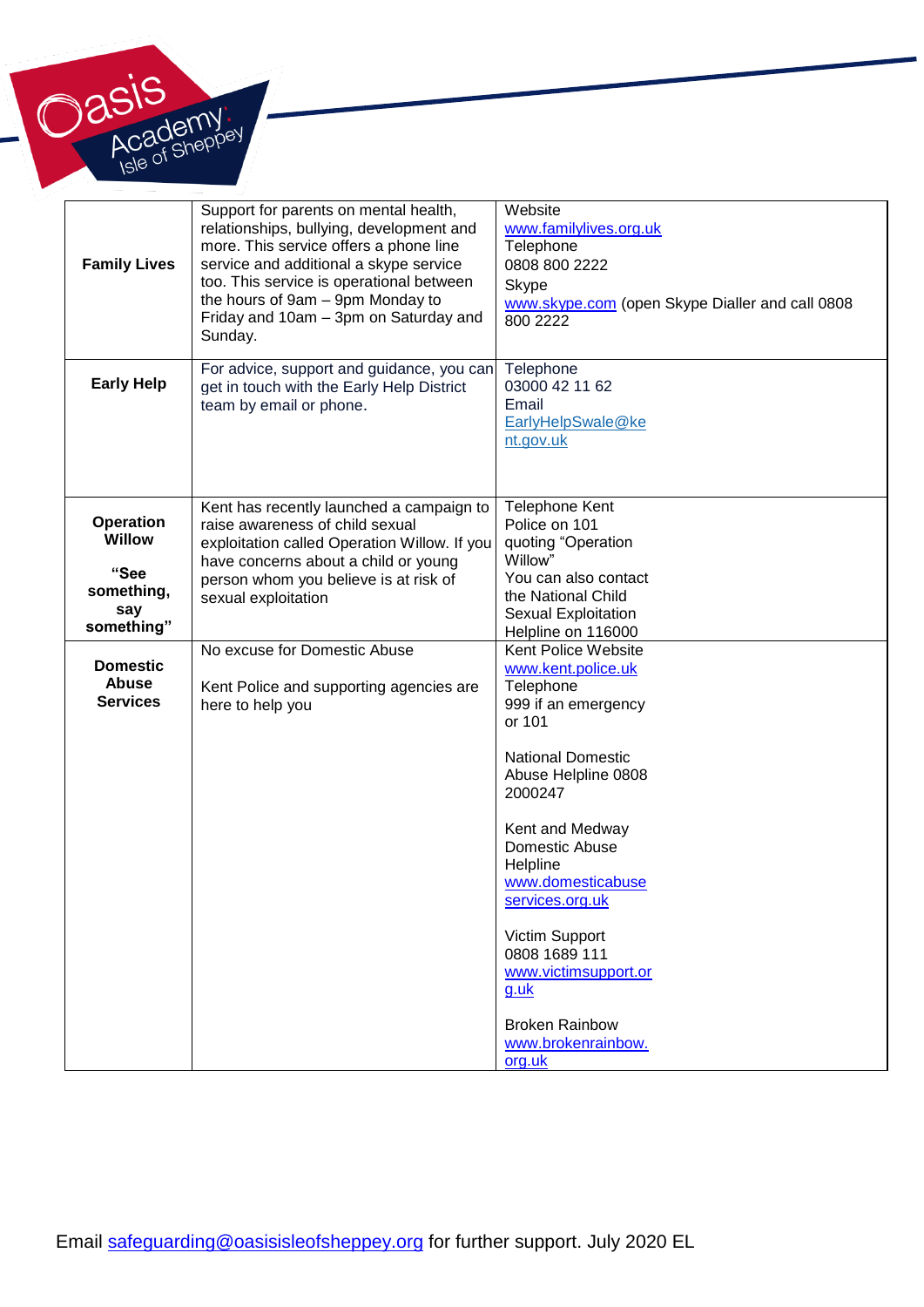

| <b>Food Banks</b>                    |                                                                                                                                                                                                                                                                          |                                                                                                                  |  |
|--------------------------------------|--------------------------------------------------------------------------------------------------------------------------------------------------------------------------------------------------------------------------------------------------------------------------|------------------------------------------------------------------------------------------------------------------|--|
|                                      | Can supply a basic food parcel to help<br>across the Island. Ring or PM for details                                                                                                                                                                                      | Facebook<br>Curly's Farm                                                                                         |  |
| <b>Curly's Farm</b>                  | Curly's Legacy is a not-for-profit charity.<br>Registered charity no:1182633 Curly's Farm<br>Food Bank in partnership with Fare Share Kent.                                                                                                                              | Telephone<br>07517 706286 or 07875 507937                                                                        |  |
| <b>Sheerness</b><br><b>Foodbanks</b> | Sheerness Foodbank at Holy<br>Trinity Church is open on<br>Mondays 11am to 12.30pm.                                                                                                                                                                                      | We recommend that you call Seashells<br>Children's Centre Family Food Bank before<br>vou arrive on 01795 667070. |  |
|                                      | You can find Sheerness Foodbank at<br>Broadway, Sheerness, ME12 1AF.<br>Seashell Children's Centre, Rose Street<br>The following Family Food Bank locations<br>are available on the Isle of Sheppey.<br>Seashells Children's Centre, Rose Street,<br>Sheerness, ME12 1AW | We recommend that you call Community<br>Church Sheppey Family Food Bank before<br>vou arrive on 01795 663939.    |  |
|                                      | The Seashells Children's Centre Family<br>Food Bank is open between 8.30am and<br>5.30pm, Monday to Friday.<br><b>Community Church, Sheerness</b><br>Community Church Sheppey, The                                                                                       |                                                                                                                  |  |
|                                      | Broadway, Sheerness, ME12 1TP<br>The Community Church Sheppey Family<br>Food Bank is open between:<br>10am and 12pm, Thursdays<br>12.30am and 1.30pm, Sundays                                                                                                            |                                                                                                                  |  |
|                                      |                                                                                                                                                                                                                                                                          |                                                                                                                  |  |